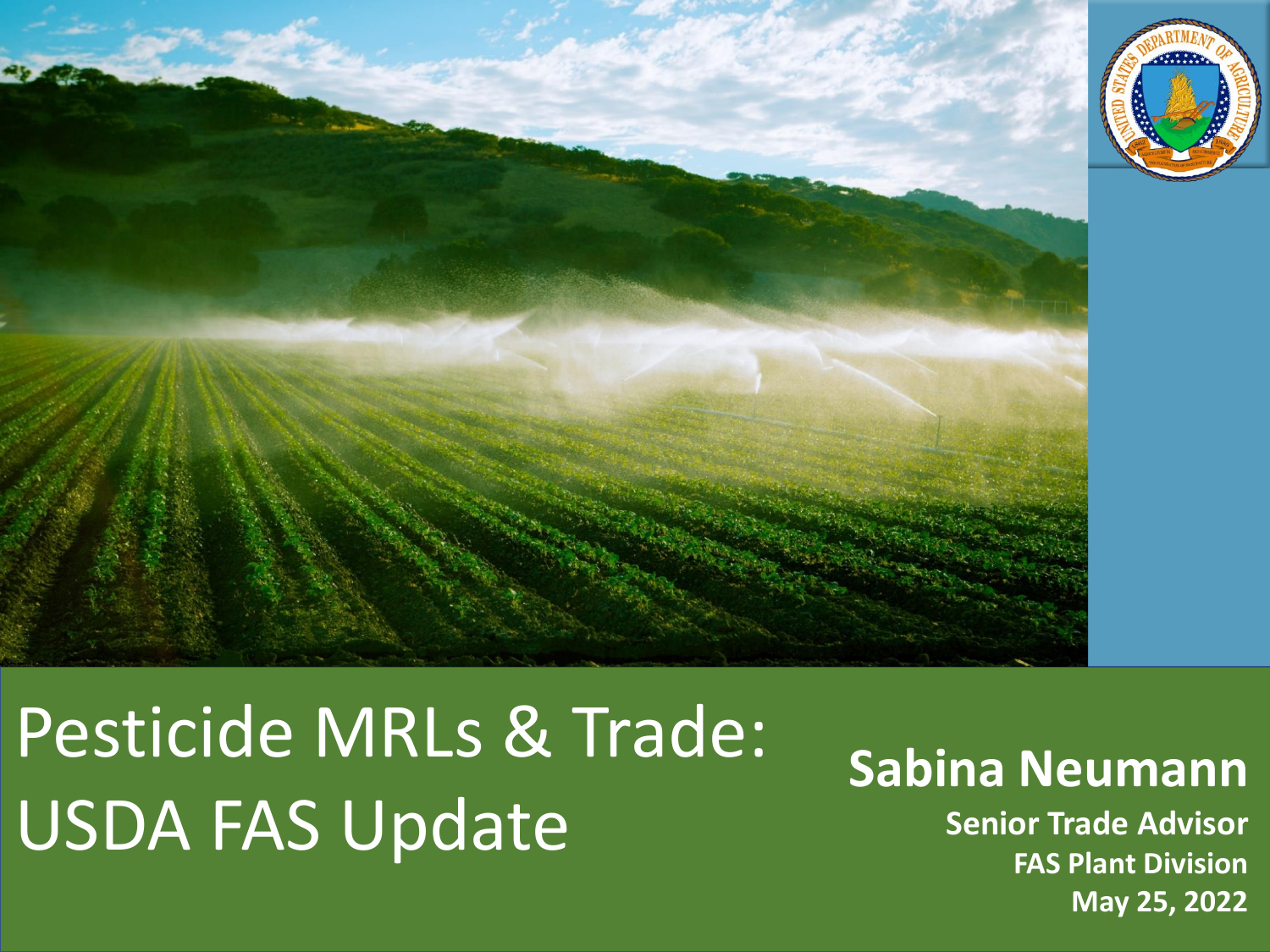

## Overview

- Agricultural Trade, Food Security, Pesticide MRLs
- Challenges
- Engagement
- Updates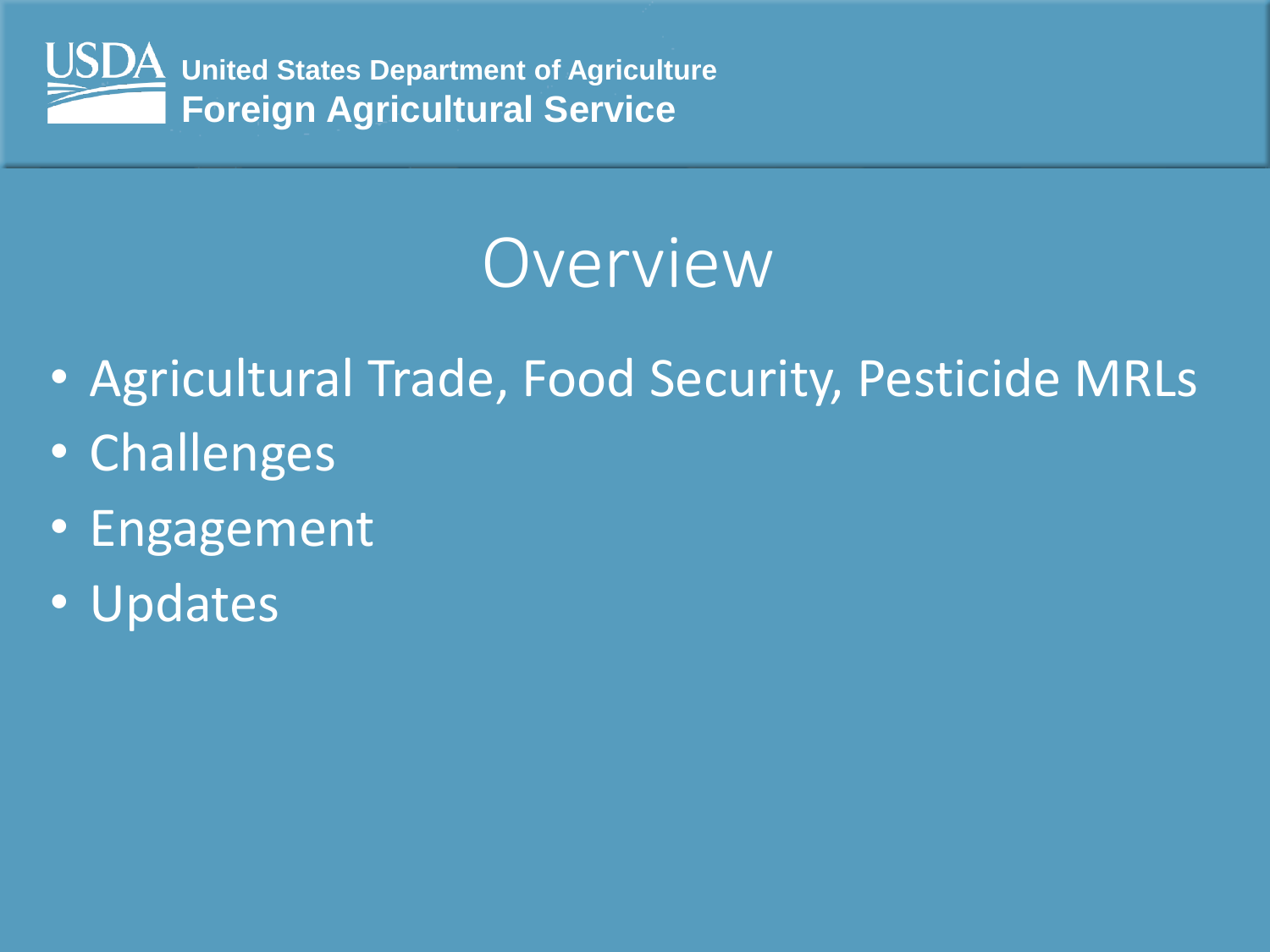

### Total U.S. Specialty Crop Trade

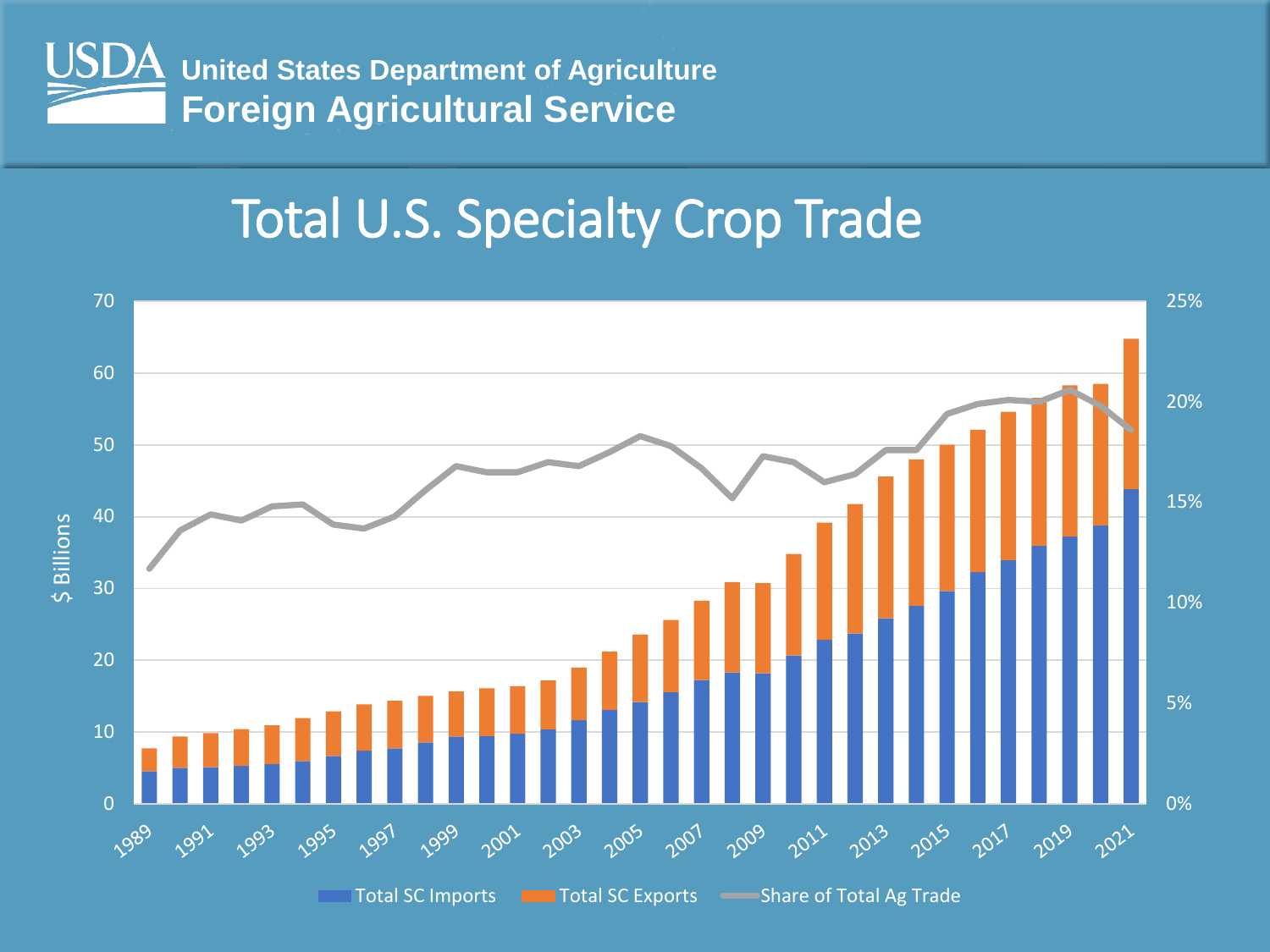

### **Top U.S. Ag Markets**

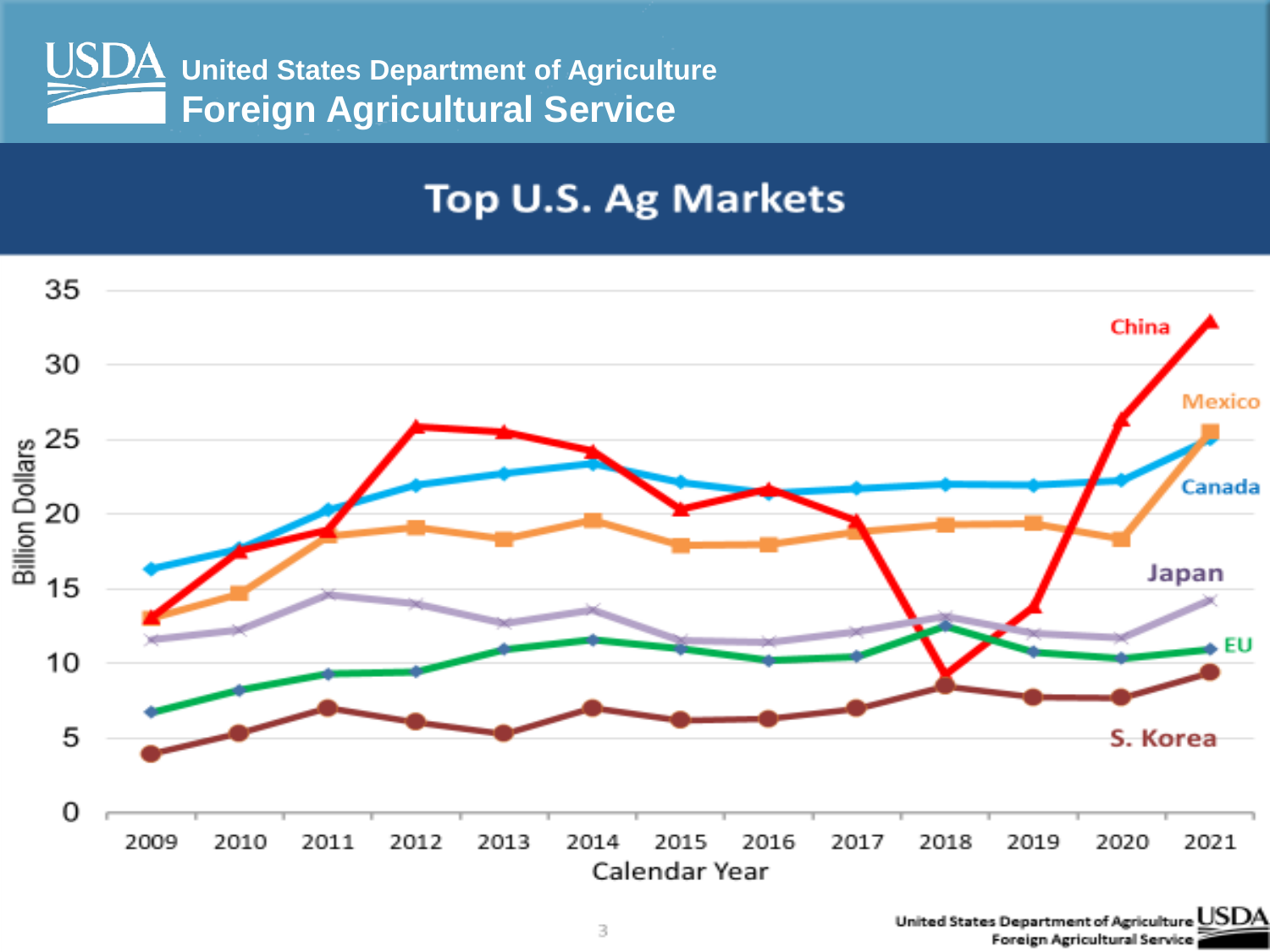

## Global Landscape for MRLs

**MRLs Can Vary By Market: Trade Impacts** 



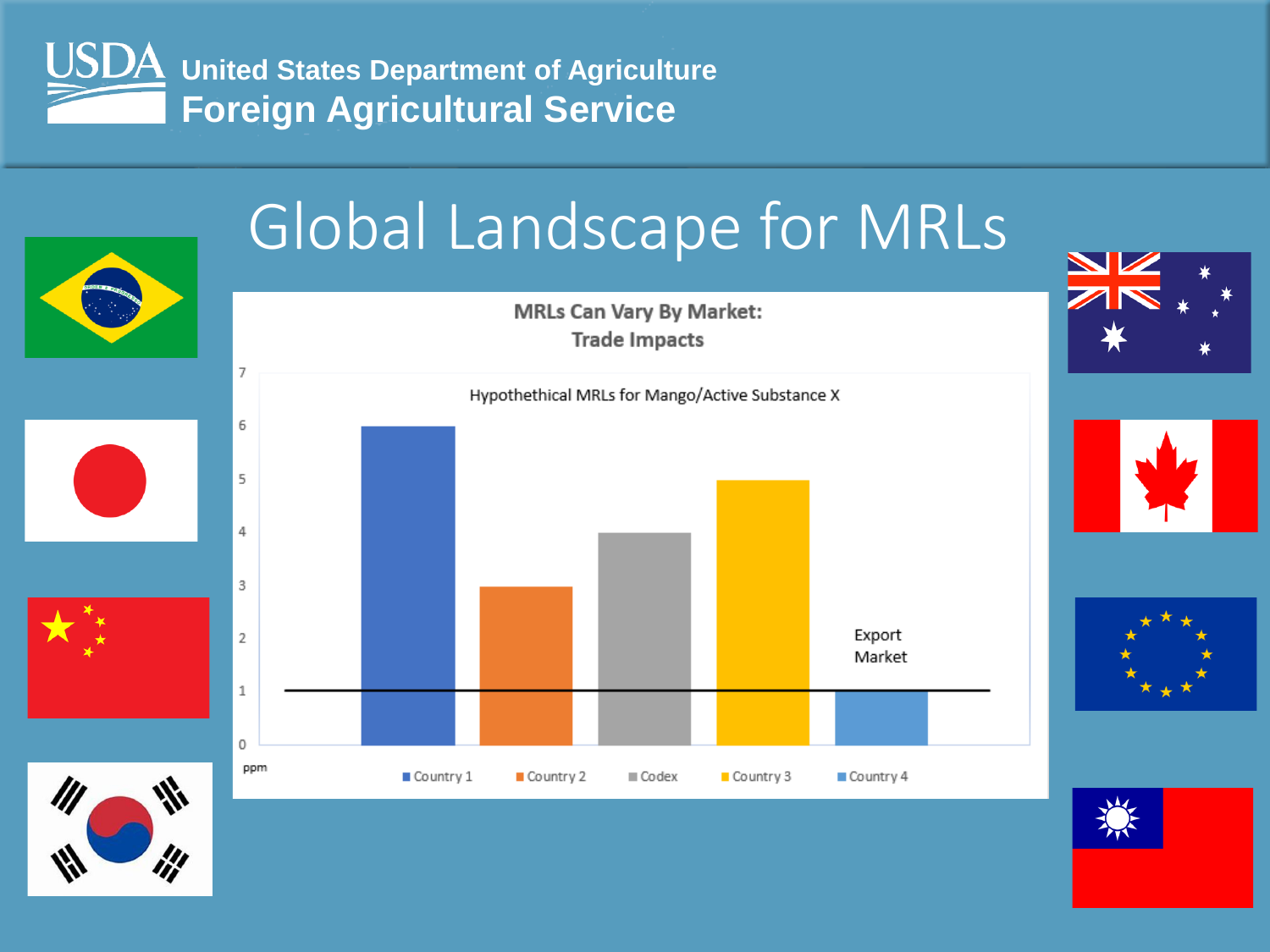

## Pesticide MRL Challenges

Regulatory Environments Missing, Low, Misaligned MRLs Codex Capacity Constraints Importance of Import Tolerances Channels of Trade

**Trade Disruption Lost Market Access Productivity Supply Chains Increased Costs Food Waste**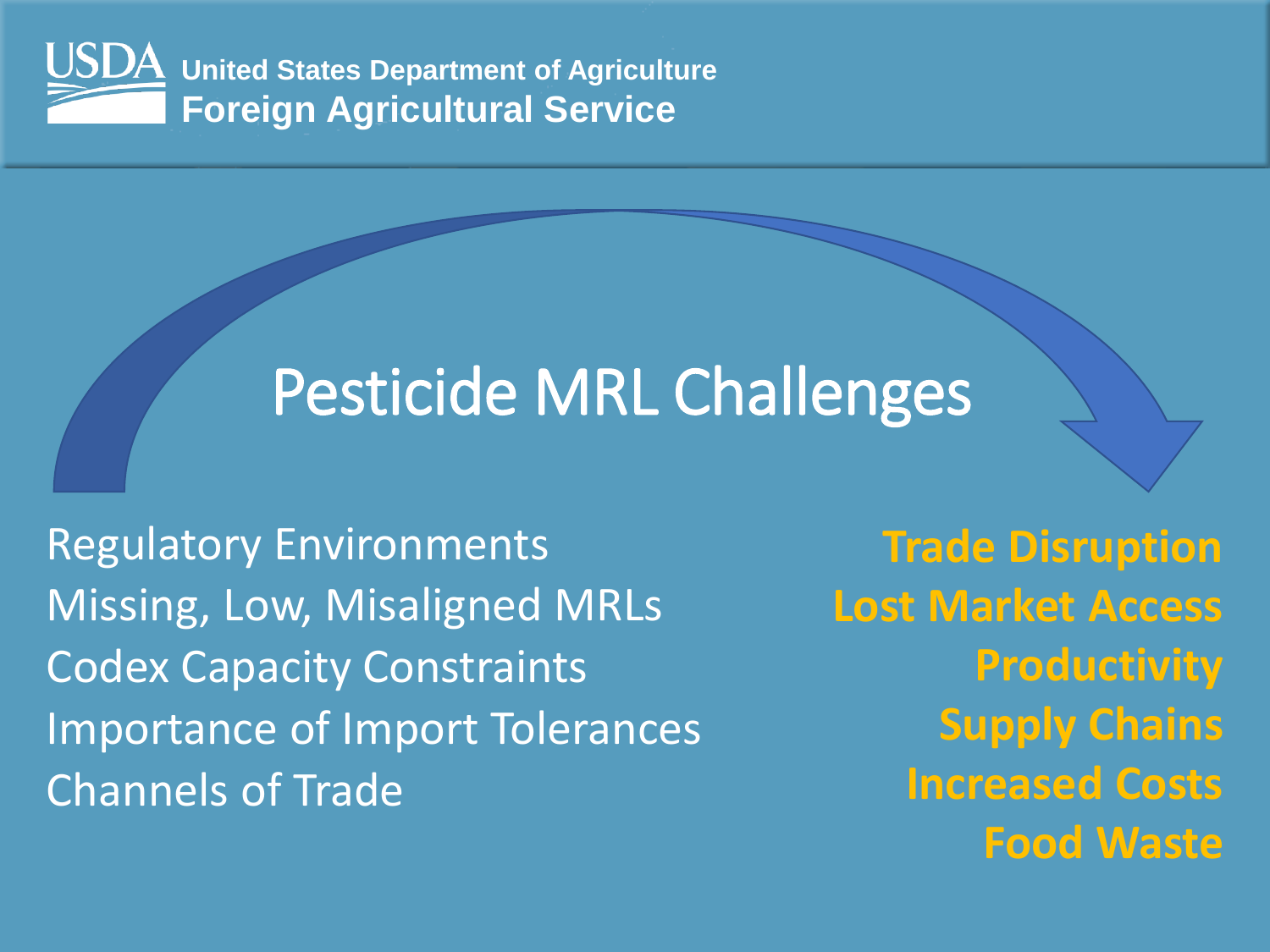

## Foreign Agricultural Service

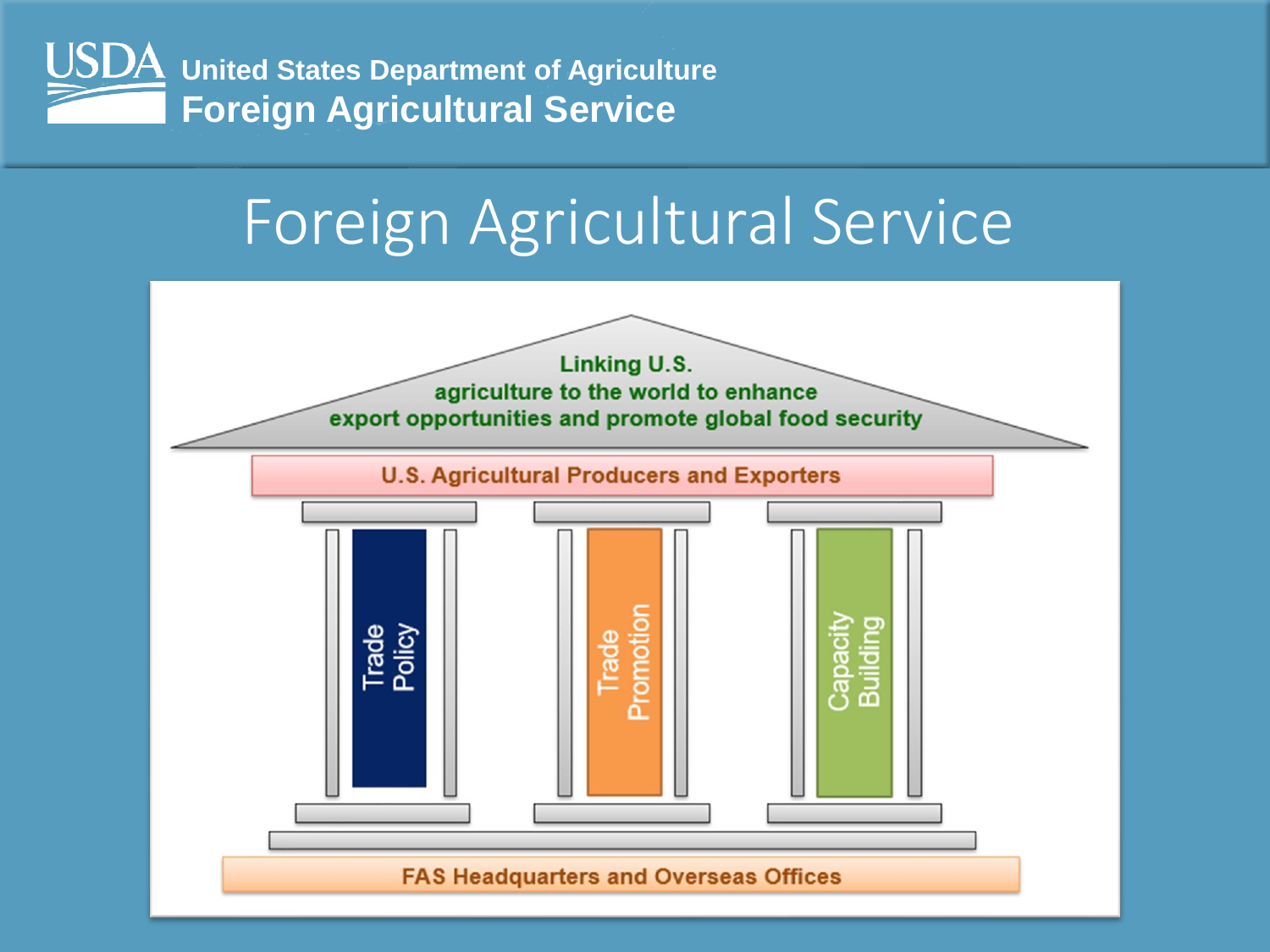

## FAS Engagement

### **Stakeholder Outreach**

- Multilateral Engagement
- Bilateral Engagement
- Technical Meetings and Working Groups
- Market Development Programs
- Capacity Building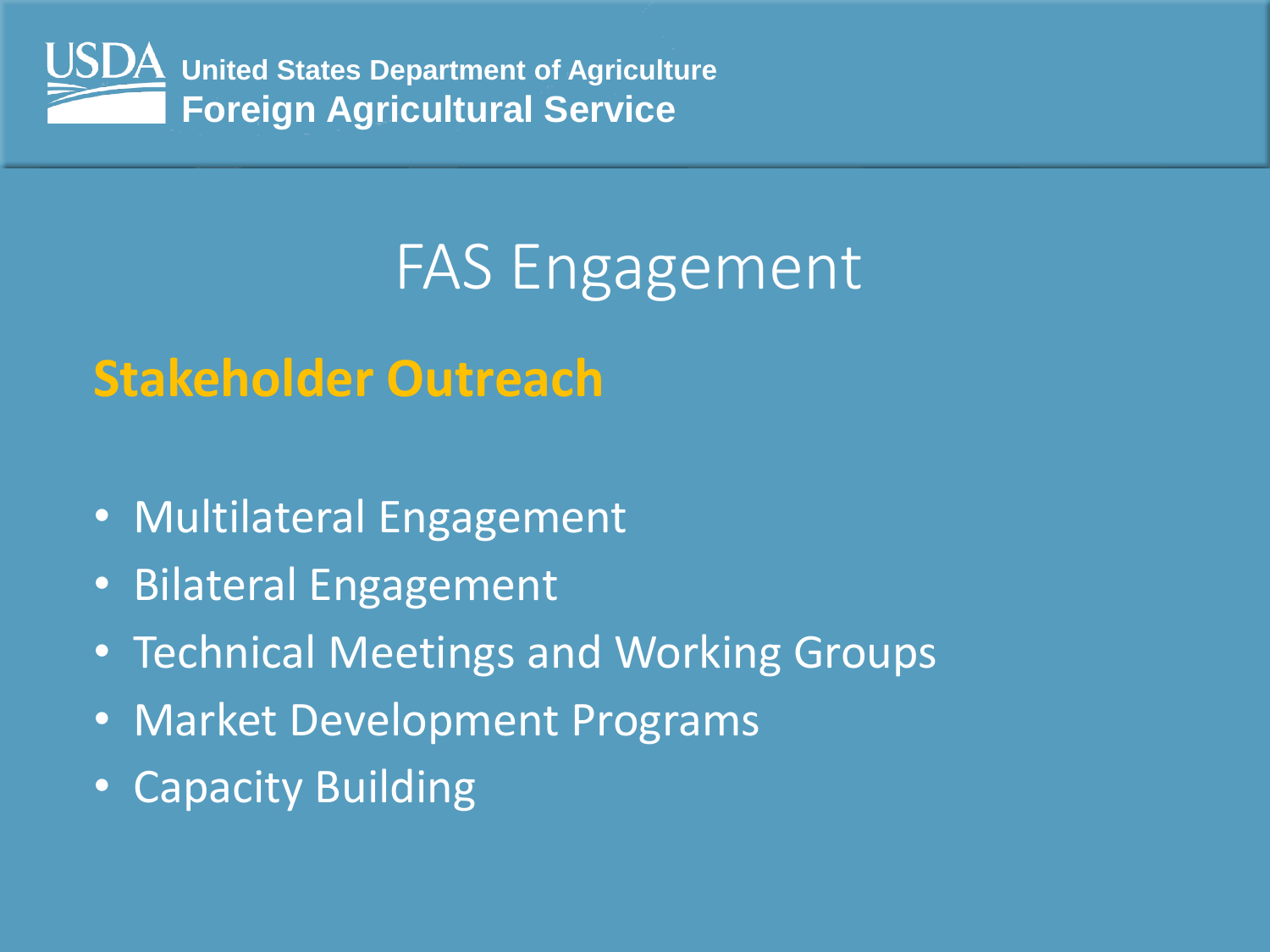



### U.S. Grower MRL Priority Database

**United States Department of Agriculture Agricultural Marketing Service** 



#### **www.mrlpriority.com**

#### **ams.usda.gov/datasets/pdp**





**[apps.fas.usda.gov/gats](https://apps.fas.usda.gov/gats/default.aspx)**

**gain.fas.usda.gov**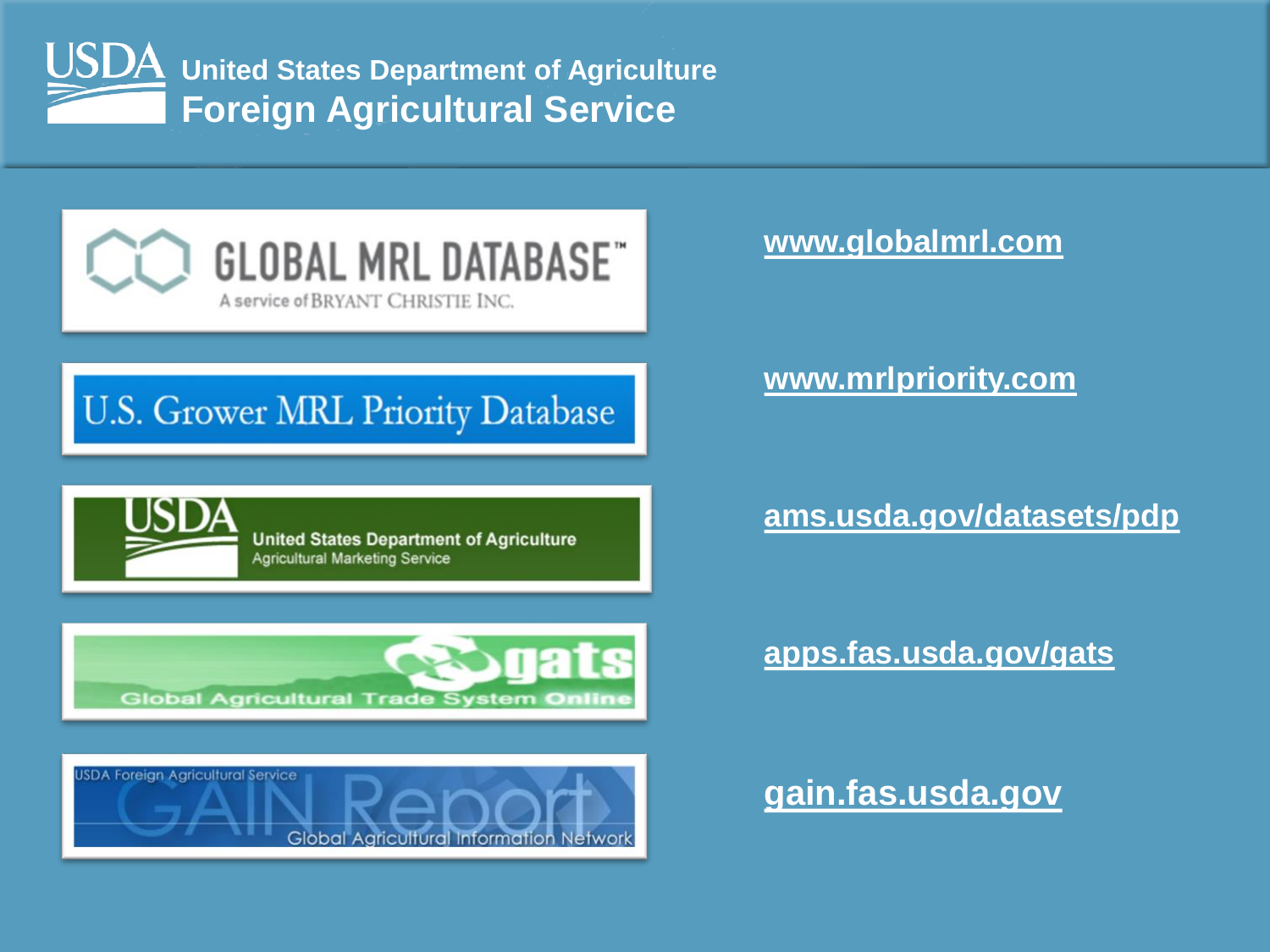

## EU Early Alert Newsletter

https://www.usda-eu.org/eu-early-alert/

### **Non-approvals of renewal Restricted approvals**

### **SCOPAFF**

**Article 12 – MRL Review**

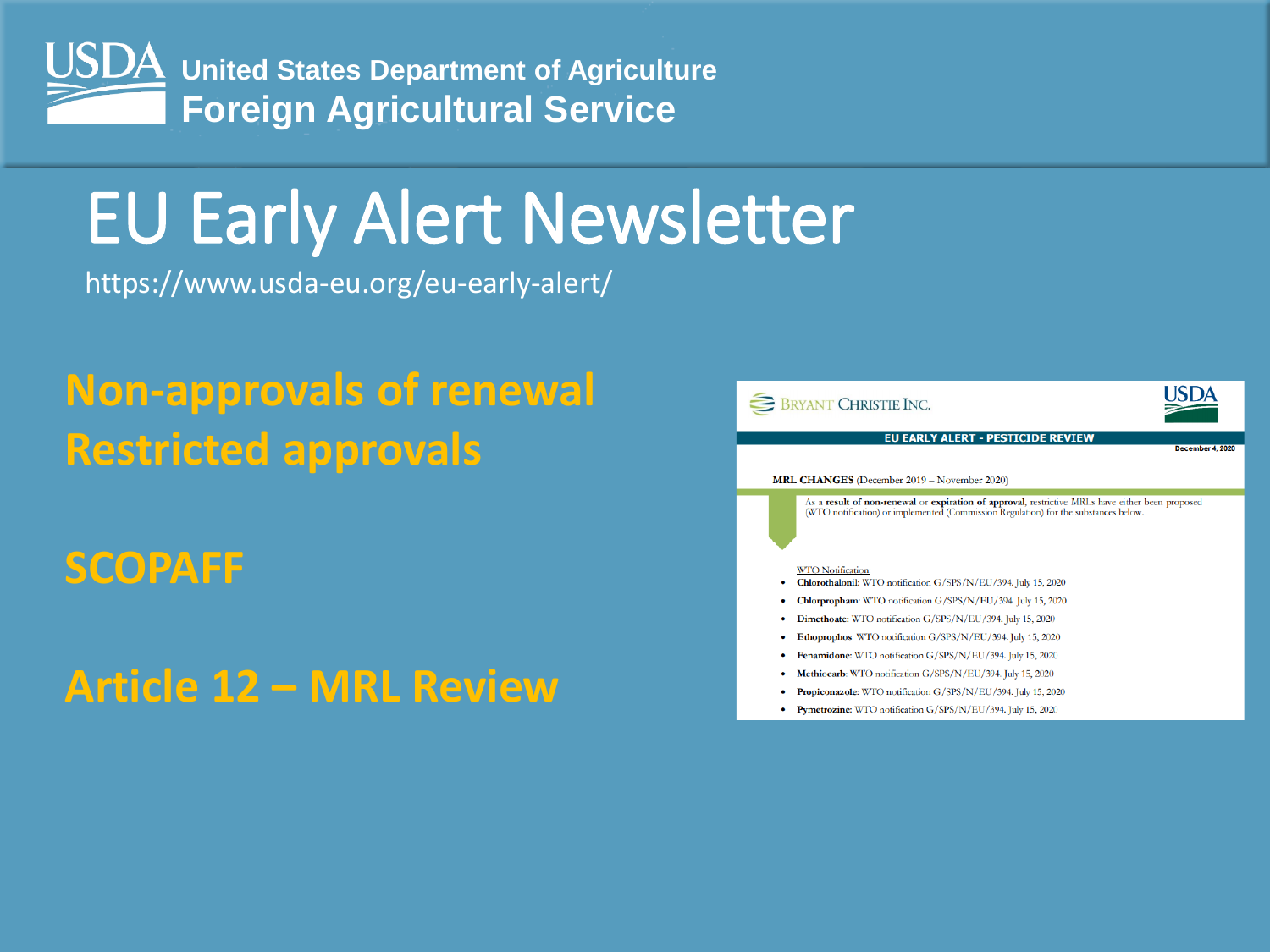

# EU Updates

### **Aspirational Goals: Green Deal and the Farm to Fork Strategy**

• 50% reduction of use and risk of pesticides by 2030

### **EU Regulation for Sustainable Use of Pesticides**

• Expected March 2022 – delayed ?

### **EU Considerations on Imported Agrifoods**

- Import tolerances and environmental factors
- "Have Your Say"
- EU report expected June 2022
- Post- Ukraine: emergency MRLs for imports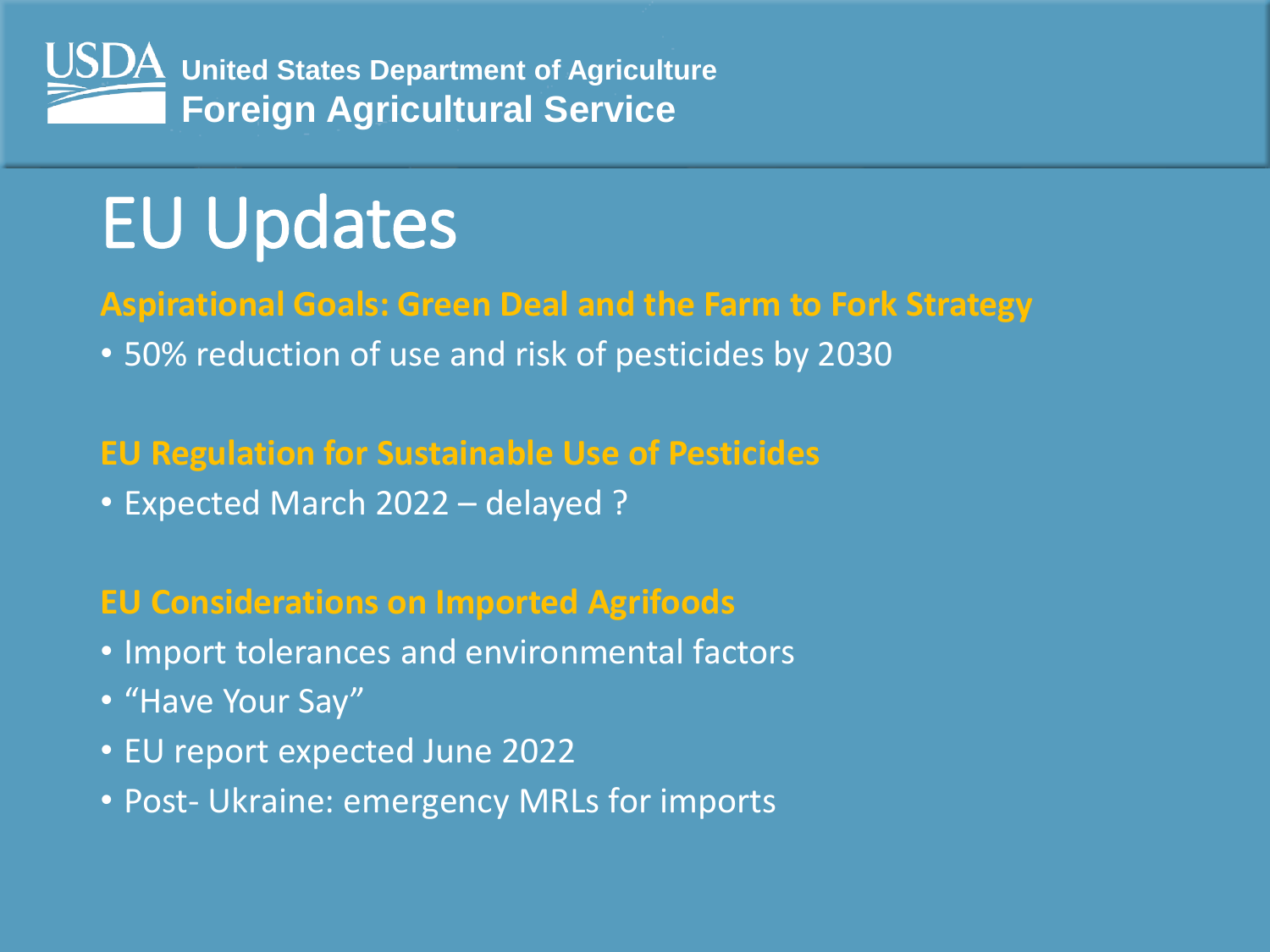

## Plant Division Contacts

#### **Europe, Middle East, Africa:**

Africa and Middle East Allen Controller Morin@usda.gov

#### **Americas:**

Canada, Mexico **Matter and Accord Mexico Accord Heidi.Broekmeier@usda.gov** South/Central America, Caribbean Mark.Freeman1@usda.gov

#### **Asia:**

Japan, South Korea, Taiwan, APEC Barakat.Mahmoud@usda.gov South Asia, India, Oceania Manish.Poudel@usdag.gov ASEAN and Southeast Asia Jake.Dunton@usda.gov

European Union Neumann Controller European Union Neumann Court Controller Sabina.Neumann Cusda.gov UK, Central/Eastern Europe Mason.Grahame@usda.gov Russia, Turkey, Central Asia Julie.vonHellens@usda.gov

China **Mark.Rasmussen@usda.gov** China